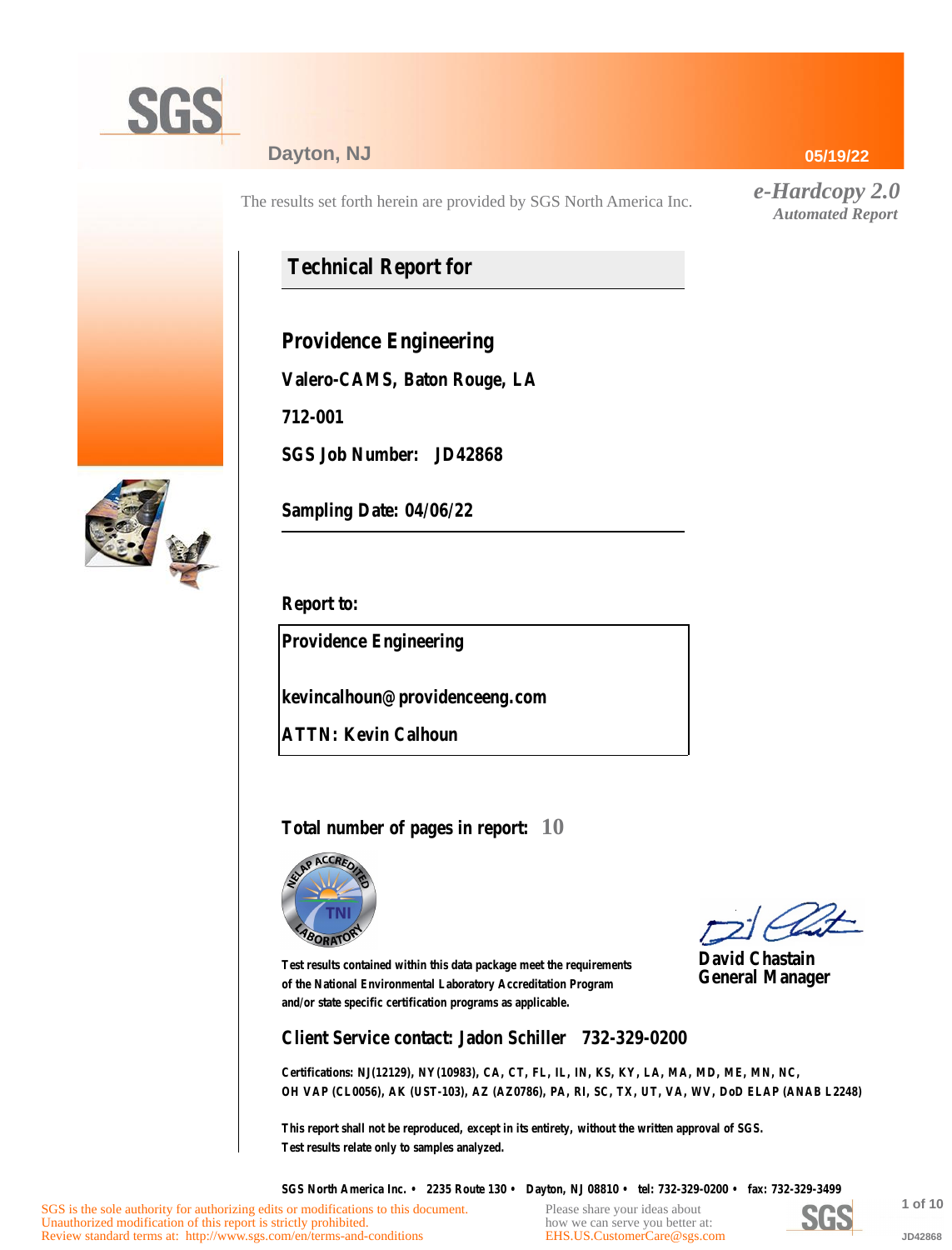$\rightarrow$ 

N<br>N

 $\overline{\omega}$ 

# **Table of Contents**

<span id="page-1-0"></span>

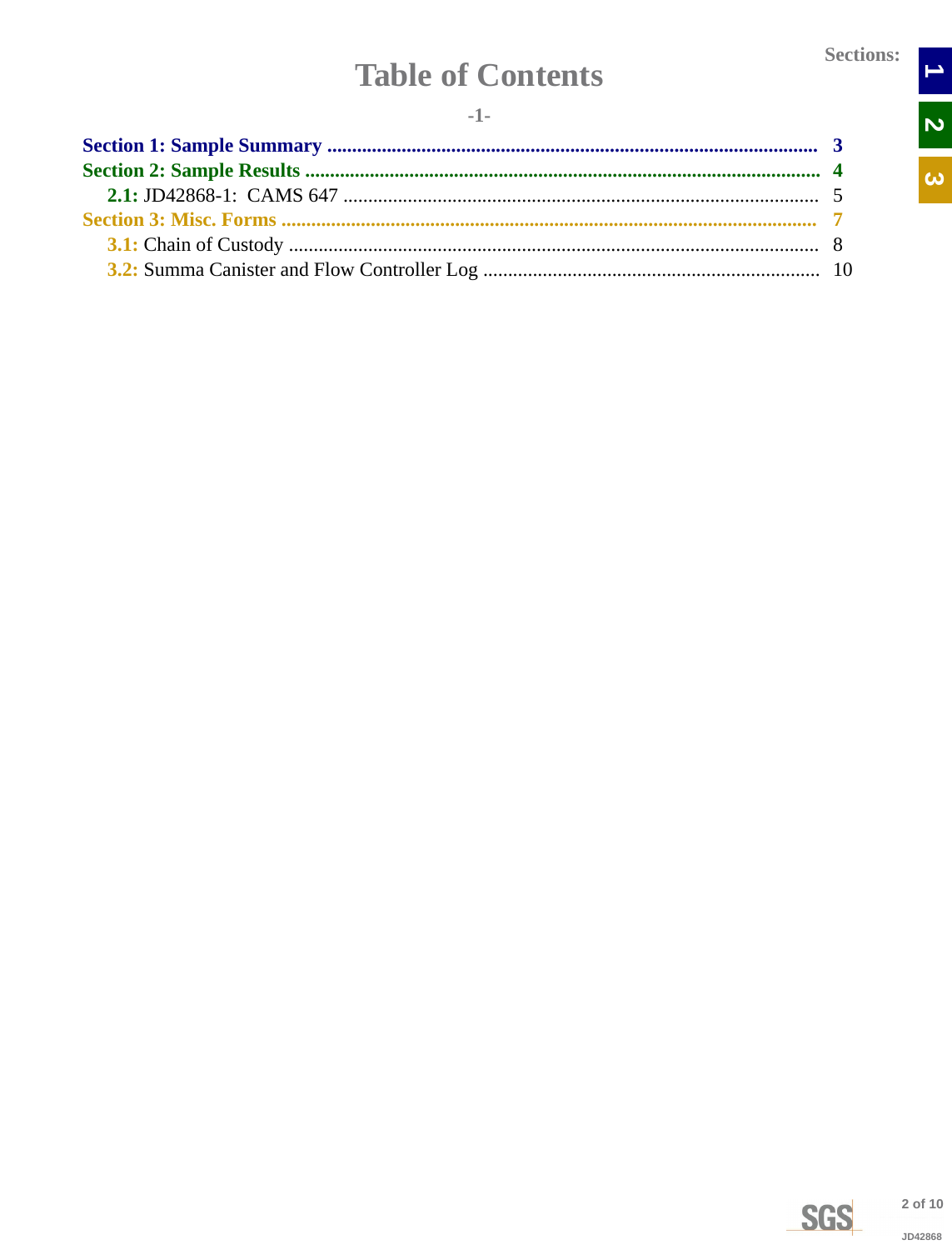### **Sample Summary**

<span id="page-2-0"></span>**Providence Engineering**

'n

**Job No: JD42868 Valero-CAMS, Baton Rouge, LA Project No: 712-001**

| <b>Sample</b><br><b>Collected</b> |      |         | <b>Matrix</b>                                                                                                          | Client           |  |
|-----------------------------------|------|---------|------------------------------------------------------------------------------------------------------------------------|------------------|--|
| <b>Number</b>                     | Date | Time By | <b>Received Code Type</b>                                                                                              | <b>Sample ID</b> |  |
| Organics ND                       |      |         | This report contains results reported as $ND = Not$ detected. The following applies:<br>$=$ Not detected above the MDL |                  |  |
|                                   |      |         |                                                                                                                        |                  |  |

**JD42868-1 04/06/22 10:30 KP 04/11/22 AIR Ambient Air Comp. CAMS 647**



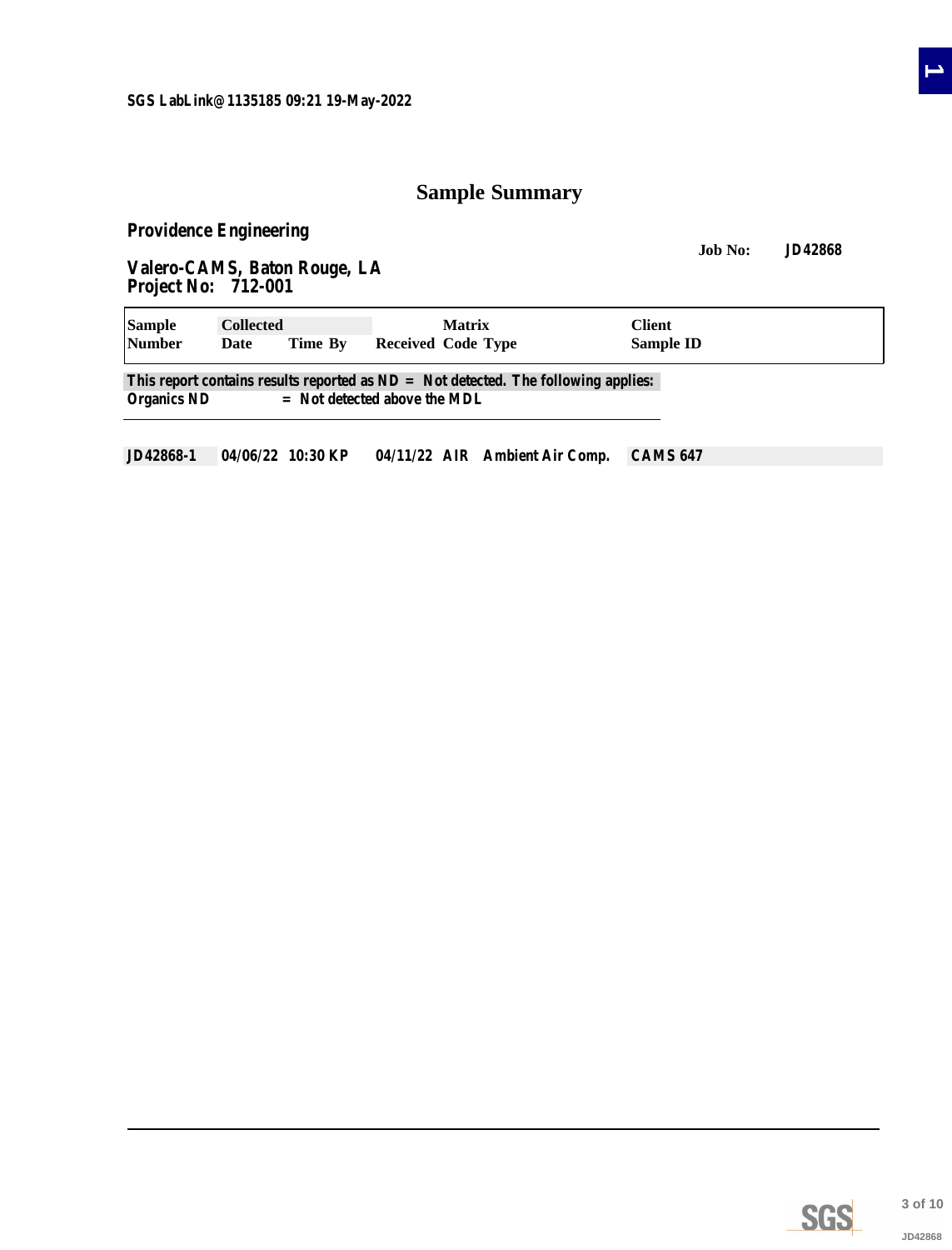<span id="page-3-0"></span>

**Dayton, NJ**



**Section 2**

**Sample Results**

**Report of Analysis**

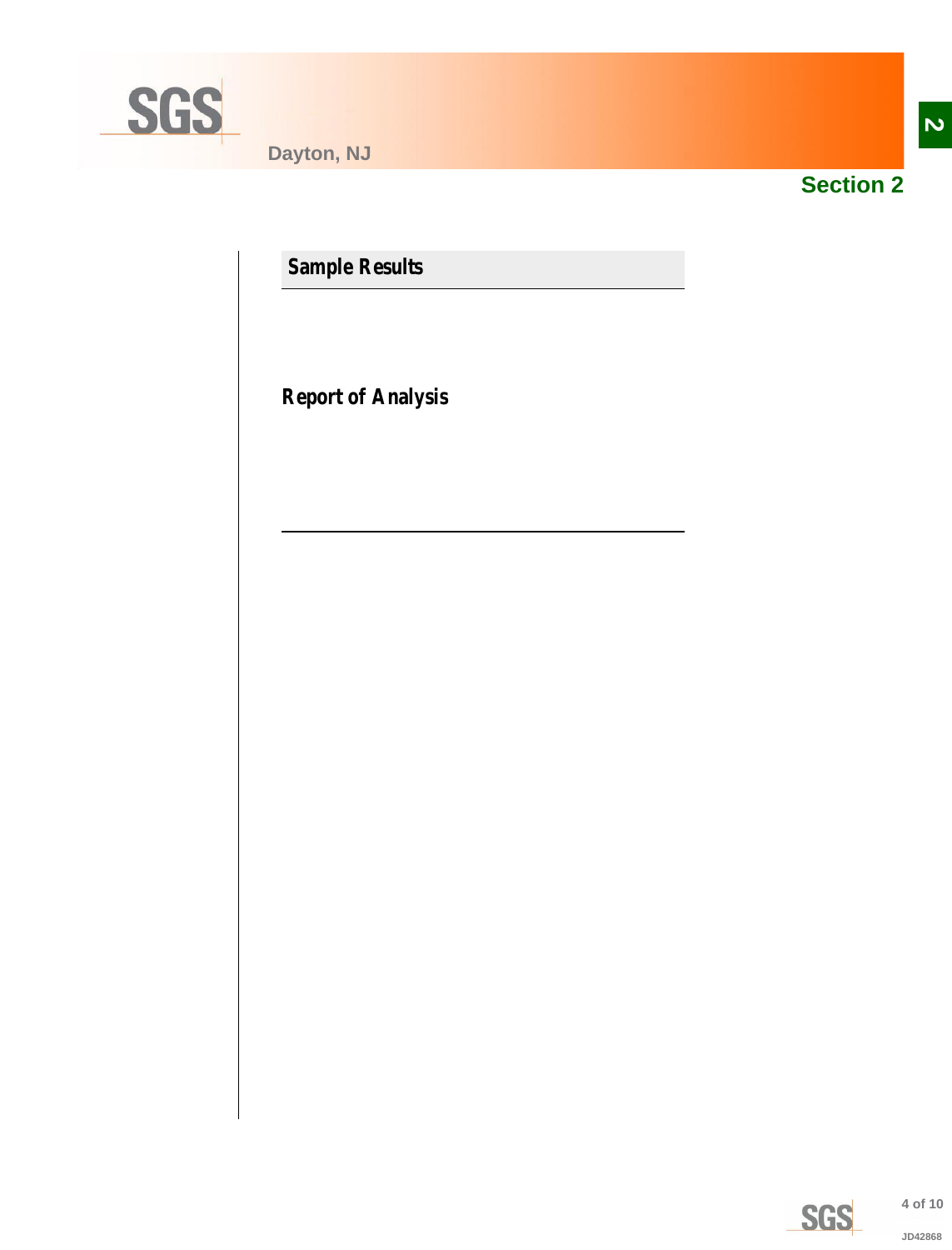| <b>Report of Analysis</b> |  |
|---------------------------|--|
|---------------------------|--|

<span id="page-4-0"></span>

|                                                                                            |                                 |                                                                                                                        | <b>Report of Analysis</b>       |              |                  |                                                                                                                                                      |                        |                                    | Page 1 of 2  |                |
|--------------------------------------------------------------------------------------------|---------------------------------|------------------------------------------------------------------------------------------------------------------------|---------------------------------|--------------|------------------|------------------------------------------------------------------------------------------------------------------------------------------------------|------------------------|------------------------------------|--------------|----------------|
| <b>Client Sample ID:</b><br>Lab Sample ID:<br><b>Matrix:</b><br><b>Method:</b><br>Project: |                                 | <b>CAMS 647</b><br>JD42868-1<br>AIR - Ambient Air Comp. Summa ID: A280<br><b>TO-15</b><br>Valero-CAMS, Baton Rouge, LA |                                 |              |                  | Date Sampled:<br><b>Date Received:</b><br><b>Percent Solids:</b>                                                                                     | n/a                    | 04/06/22<br>04/11/22               |              |                |
| Run #1<br>Run #2                                                                           | <b>File ID</b><br>3W76003.D     | DF<br>Analyzed<br>1                                                                                                    | <b>By</b><br>05/02/22 03:28 TCH | n/a          | <b>Prep Date</b> | n/a                                                                                                                                                  | <b>Prep Batch</b>      | <b>Analytical Batch</b><br>V3W2989 |              |                |
| Run #1<br>Run #2                                                                           | <b>Initial Volume</b><br>400 ml |                                                                                                                        |                                 |              |                  |                                                                                                                                                      |                        |                                    |              |                |
| VOA TO15 List                                                                              |                                 |                                                                                                                        |                                 |              |                  |                                                                                                                                                      |                        |                                    |              |                |
| CAS No.                                                                                    | <b>MW</b>                       | Compound                                                                                                               | <b>Result</b>                   | RL           |                  | MDL Units Q Result                                                                                                                                   |                        | RL                                 | MDL Units    |                |
| 67-64-1                                                                                    | 58.08                           | Acetone (2-Propanone)                                                                                                  | 2.3                             | 0.20         | 0.15             | ppby                                                                                                                                                 | 5.5                    | 0.48                               | 0.36         | ug/m3          |
| $106 - 99 - 0$                                                                             | 54.09                           | 1,3-Butadiene                                                                                                          | <b>ND</b>                       | 0.20         | 0.084            | ppby                                                                                                                                                 | <b>ND</b>              | 0.44                               | 0.19         | ug/m3          |
| $71 - 43 - 2$                                                                              | 78.11                           | <b>Benzene</b>                                                                                                         | <b>ND</b>                       | 0.20         | 0.062            | ppby                                                                                                                                                 | <b>ND</b>              | 0.64                               | 0.20         | ug/m3          |
| 75-27-4                                                                                    | 163.8                           | <b>Bromodichloromethane</b>                                                                                            | <b>ND</b>                       | 0.20         | 0.030            | ppby                                                                                                                                                 | <b>ND</b>              | 1.3                                | 0.20         | ug/m3          |
| $75 - 25 - 2$                                                                              | 252.8                           | <b>Bromoform</b>                                                                                                       | <b>ND</b>                       | 0.20         | 0.071            | ppby                                                                                                                                                 | <b>ND</b>              | 2.1                                | 0.73         | ug/m3          |
| 74-83-9                                                                                    | 94.94                           | <b>Bromomethane</b>                                                                                                    | <b>ND</b>                       | 0.20         | 0.069            | ppby                                                                                                                                                 | <b>ND</b>              | 0.78                               | 0.27         | ug/m3          |
| 593-60-2                                                                                   | 106.9                           | <b>Bromoethene</b>                                                                                                     | <b>ND</b>                       | 0.20         |                  | $0.061$ ppbv                                                                                                                                         | <b>ND</b>              | 0.87                               | 0.27         | ug/m3          |
| 100-44-7                                                                                   | 126                             | <b>Benzyl Chloride</b>                                                                                                 | <b>ND</b>                       | 0.20         | 0.13             | ppby                                                                                                                                                 | <b>ND</b>              | 1.0                                | 0.67         | ug/m3          |
| 75-15-0                                                                                    | 76.14                           | Carbon disulfide                                                                                                       | <b>ND</b>                       | 0.20         |                  | $0.045$ ppbv                                                                                                                                         | <b>ND</b>              | 0.62                               | 0.14         | ug/m3          |
| 108-90-7                                                                                   | 112.6                           | Chlorobenzene                                                                                                          | <b>ND</b>                       | 0.20         | 0.074            | ppby                                                                                                                                                 | <b>ND</b>              | 0.92                               | 0.34         | ug/m3          |
| $75 - 00 - 3$                                                                              | 64.52                           | <b>Chloroethane</b>                                                                                                    | ND                              | 0.20         | 0.068            | ppby                                                                                                                                                 | ND                     | 0.53                               | 0.18         | ug/m3          |
| $67 - 66 - 3$                                                                              | 119.4                           | Chloroform                                                                                                             | ND                              | 0.20         | 0.037            | ppby                                                                                                                                                 | <b>ND</b>              | 0.98                               | 0.18         | ug/m3          |
| $74 - 87 - 3$                                                                              | 50.49                           | Chloromethane                                                                                                          | 0.73                            | 0.20         | 0.090            | ppby                                                                                                                                                 | 1.5                    | 0.41                               | 0.19         | ug/m3          |
| $107 - 05 - 1$                                                                             | 76.53                           | 3-Chloropropene                                                                                                        | <b>ND</b>                       | 0.20         | 0.083            | ppby                                                                                                                                                 | <b>ND</b>              | 0.63                               | 0.26         | ug/m3          |
| 95-49-8                                                                                    | 126.6                           | 2-Chlorotoluene                                                                                                        | <b>ND</b>                       | 0.20         | $0.072$ ppbv     |                                                                                                                                                      | <b>ND</b>              | 1.0                                | 0.37         | ug/m3          |
| $56 - 23 - 5$                                                                              | 153.8                           | Carbon tetrachloride                                                                                                   | <b>ND</b>                       | 0.20         |                  | $0.040$ ppbv                                                                                                                                         | <b>ND</b>              | 1.3                                | 0.25         | ug/m3          |
| 110-82-7                                                                                   | 84.16                           | Cyclohexane                                                                                                            | <b>ND</b>                       | 0.20         | 0.11             | ppby                                                                                                                                                 | <b>ND</b>              | 0.69                               | 0.38         | ug/m3          |
| 75-34-3                                                                                    | 98.96                           | 1,1-Dichloroethane                                                                                                     | <b>ND</b>                       | 0.20         |                  | $0.057$ ppbv                                                                                                                                         | <b>ND</b>              | 0.81                               | 0.23         | ug/m3          |
| $75 - 35 - 4$                                                                              | 96.94                           | 1,1-Dichloroethylene                                                                                                   | $\mathbf{ND}$                   | 0.20         |                  | $0.059$ ppbv                                                                                                                                         | <b>ND</b>              | 0.79                               | 0.23         | ug/m3          |
| 106-93-4<br>$107 - 06 - 2$                                                                 | 187.9<br>98.96                  | 1,2-Dibromoethane (EDB)<br>1,2-Dichloroethane                                                                          | <b>ND</b><br><b>ND</b>          | 0.20<br>0.20 |                  | $0.097$ ppbv                                                                                                                                         | <b>ND</b>              | 1.5                                | 0.75         | ug/m3          |
| $78 - 87 - 5$                                                                              | 113                             | 1,2-Dichloropropane                                                                                                    | <b>ND</b>                       | 0.20         | $0.062$ ppbv     | $0.070$ ppbv                                                                                                                                         | <b>ND</b><br><b>ND</b> | 0.81<br>0.92                       | 0.28<br>0.29 | ug/m3<br>ug/m3 |
| 123-91-1                                                                                   | 88.12                           | 1,4-Dioxane                                                                                                            | <b>ND</b>                       | 0.20         | 0.12             | ppby                                                                                                                                                 | <b>ND</b>              | 0.72                               | 0.43         | ug/m3          |
| $75 - 71 - 8$                                                                              | 120.9                           | Dichlorodifluoromethane                                                                                                | 0.45                            | 0.20         |                  | $0.032$ ppbv                                                                                                                                         | 2.2                    | 0.99                               | 0.16         | ug/m3          |
| 124-48-1                                                                                   | 208.3                           | Dibromochloromethane                                                                                                   | <b>ND</b>                       | 0.20         |                  | $0.052$ ppbv                                                                                                                                         | <b>ND</b>              | 1.7                                | 0.44         | ug/m3          |
| 156-60-5                                                                                   | 96.94                           | trans-1,2-Dichloroethylene                                                                                             | <b>ND</b>                       | 0.20         |                  | $0.069$ ppbv                                                                                                                                         | <b>ND</b>              | 0.79                               | 0.27         | ug/m3          |
| 156-59-2                                                                                   | 96.94                           | cis-1,2-Dichloroethylene                                                                                               | <b>ND</b>                       | 0.20         | 0.077            | ppby                                                                                                                                                 | <b>ND</b>              | 0.79                               | 0.31         | ug/m3          |
| 10061-01-5                                                                                 | 111                             | cis-1,3-Dichloropropene                                                                                                | $\mathbf{ND}$                   | 0.20         | 0.062            | ppby                                                                                                                                                 | <b>ND</b>              | 0.91                               | 0.28         | ug/m3          |
| 541-73-1                                                                                   | 147                             | m-Dichlorobenzene                                                                                                      | <b>ND</b>                       | 0.20         | 0.040            | ppby                                                                                                                                                 | <b>ND</b>              | 1.2                                | 0.24         | ug/m3          |
| 95-50-1                                                                                    | 147                             | o-Dichlorobenzene                                                                                                      | <b>ND</b>                       | 0.20         | 0.15             | ppby                                                                                                                                                 | <b>ND</b>              | 1.2                                | 0.90         | ug/m3          |
| 106-46-7                                                                                   | 147                             | p-Dichlorobenzene                                                                                                      | <b>ND</b>                       | 0.20         | 0.19             | ppby                                                                                                                                                 | <b>ND</b>              | 1.2                                | 1.1          | ug/m3          |
| 10061-02-6                                                                                 | 111                             | trans-1,3-Dichloropropene                                                                                              | <b>ND</b>                       | 0.20         | 0.10             | ppby                                                                                                                                                 | <b>ND</b>              | 0.91                               | 0.45         | ug/m3          |
| $ND = Not detected$<br>$RL =$ Reporting Limit                                              |                                 | <b>MDL</b> = Method Detection Limit<br>$E =$ Indicates value exceeds calibration range                                 |                                 |              |                  | $J = Indicates$ an estimated value<br>$B =$ Indicates analyte found in associated method blank<br>$N =$ Indicates presumptive evidence of a compound |                        |                                    |              |                |
|                                                                                            |                                 |                                                                                                                        |                                 |              |                  |                                                                                                                                                      |                        |                                    |              | 5 of 10        |
|                                                                                            |                                 |                                                                                                                        |                                 |              |                  |                                                                                                                                                      |                        | SGS                                |              |                |
|                                                                                            |                                 |                                                                                                                        |                                 |              |                  |                                                                                                                                                      |                        |                                    |              | JD42868        |

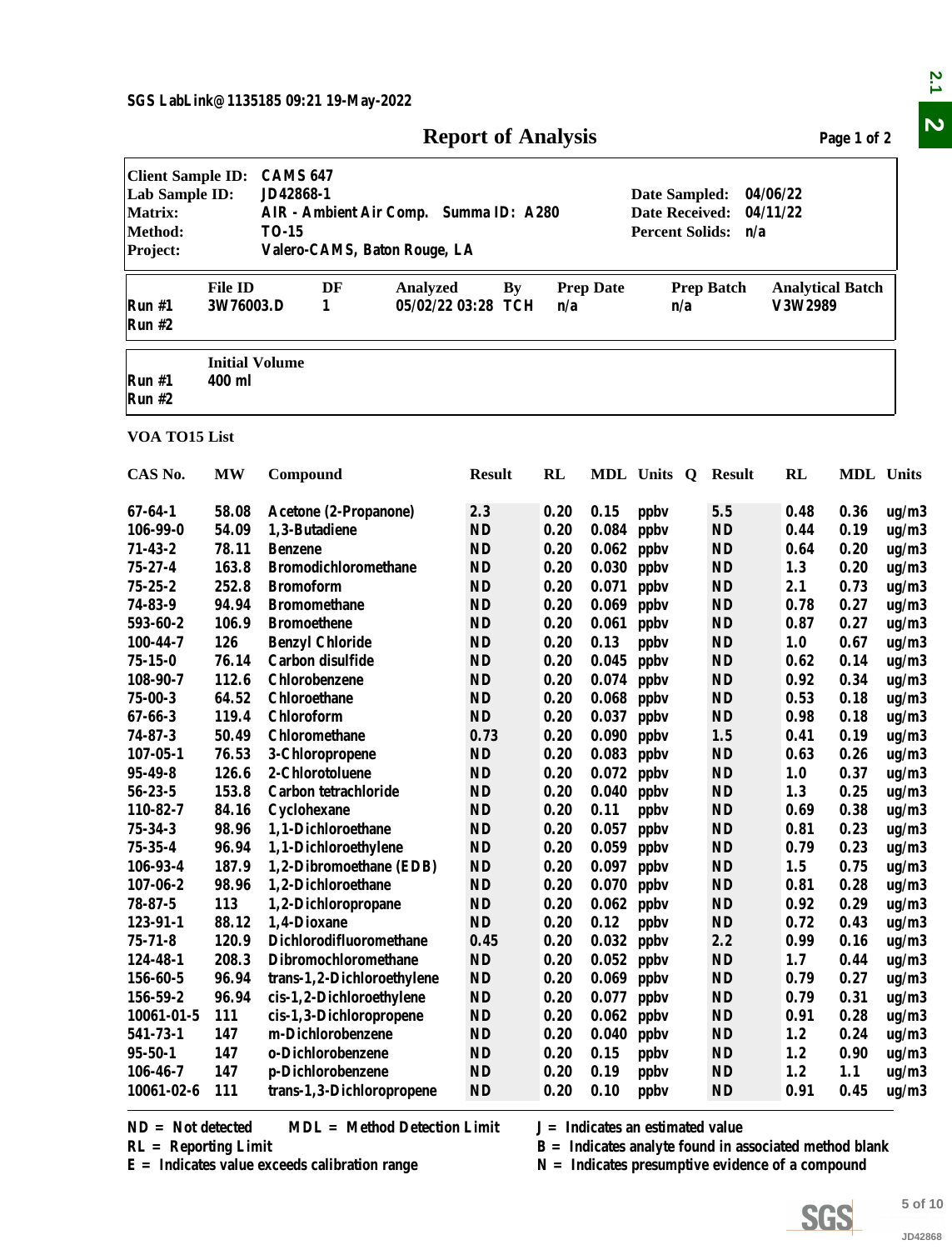#### **Report of Analysis Page 2 of 2**

|                                                                                            |            |                                                                                                                        | <b>Report of Analysis</b> |                                                                  |                      |                                    |   |                                                          |                      | Page 2 of 2      |         |
|--------------------------------------------------------------------------------------------|------------|------------------------------------------------------------------------------------------------------------------------|---------------------------|------------------------------------------------------------------|----------------------|------------------------------------|---|----------------------------------------------------------|----------------------|------------------|---------|
| <b>Client Sample ID:</b><br>Lab Sample ID:<br><b>Matrix:</b><br><b>Method:</b><br>Project: |            | <b>CAMS 647</b><br>JD42868-1<br>AIR - Ambient Air Comp. Summa ID: A280<br><b>TO-15</b><br>Valero-CAMS, Baton Rouge, LA |                           | Date Sampled:<br><b>Date Received:</b><br><b>Percent Solids:</b> |                      |                                    |   |                                                          | 04/06/22<br>04/11/22 |                  |         |
| VOA TO15 List                                                                              |            |                                                                                                                        |                           |                                                                  |                      |                                    |   |                                                          |                      |                  |         |
| CAS No.                                                                                    | MW         | Compound                                                                                                               | <b>Result</b>             | <b>RL</b>                                                        |                      | MDL Units Q                        |   | <b>Result</b>                                            | RL                   | <b>MDL</b> Units |         |
| 64-17-5                                                                                    | 46.07      | <b>Ethanol</b>                                                                                                         | 1.2                       | 0.50                                                             | 0.39                 | ppby                               |   | 2.3                                                      | 0.94                 | 0.73             | ug/m3   |
| $100 - 41 - 4$                                                                             | 106.2      | <b>Ethylbenzene</b>                                                                                                    | <b>ND</b>                 | 0.20                                                             | 0.061                | ppby                               |   | <b>ND</b>                                                | 0.87                 | 0.26             | ug/m3   |
| 141-78-6                                                                                   | 88         | <b>Ethyl Acetate</b>                                                                                                   | <b>ND</b>                 | 0.20                                                             | 0.10                 | ppby                               |   | <b>ND</b>                                                | 0.72                 | 0.36             | ug/m3   |
| 622-96-8                                                                                   |            | 120.19 4-Ethyltoluene                                                                                                  | <b>ND</b>                 | 0.20                                                             | 0.095                | ppby                               |   | <b>ND</b>                                                | 0.98                 | 0.47             | ug/m3   |
| $76 - 13 - 1$                                                                              | 187.4      | Freon 113                                                                                                              | <b>ND</b>                 | 0.20                                                             | 0.031                | ppby                               |   | <b>ND</b>                                                | 1.5                  | 0.24             | ug/m3   |
| $76 - 14 - 2$                                                                              | 170.9      | Freon 114                                                                                                              | ND                        | 0.20                                                             | 0.050                | ppby                               |   | <b>ND</b>                                                | 1.4                  | 0.35             | ug/m3   |
| 142-82-5                                                                                   | 100.2      | Heptane                                                                                                                | <b>ND</b>                 | 0.20                                                             | 0.092                | ppby                               |   | <b>ND</b>                                                | 0.82                 | 0.38             | ug/m3   |
| $87 - 68 - 3$                                                                              | 260.8      | Hexachlorobutadiene                                                                                                    | <b>ND</b>                 | 0.20                                                             | 0.062                | ppby                               |   | <b>ND</b>                                                | 2.1                  | 0.66             | ug/m3   |
| 110-54-3                                                                                   | 86.18      | <b>Hexane</b>                                                                                                          | 0.18                      | 0.20                                                             | 0.11                 | ppby                               | J | 0.63                                                     | 0.70                 | 0.39             | ug/m3   |
| 591-78-6                                                                                   | <b>100</b> | 2-Hexanone                                                                                                             | ND                        | 0.20                                                             | 0.15                 | ppby                               |   | <b>ND</b>                                                | 0.82                 | 0.61             | ug/m3   |
| $67 - 63 - 0$                                                                              | 60.1       | <b>Isopropyl Alcohol</b>                                                                                               | 0.37                      | 0.20                                                             | 0.14                 | ppby                               |   | 0.91                                                     | 0.49                 | 0.34             | ug/m3   |
| $75 - 09 - 2$                                                                              | 84.94      | <b>Methylene chloride</b>                                                                                              | 0.26                      | 0.20                                                             | 0.056                | ppby                               |   | 0.90                                                     | 0.69                 | 0.19             | ug/m3   |
| $78 - 93 - 3$                                                                              | 72.11      | Methyl ethyl ketone                                                                                                    | 0.32                      | 0.20                                                             | 0.11                 | ppby                               |   | 0.94                                                     | 0.59                 | 0.32             | ug/m3   |
| $108-10-1$                                                                                 | 100.2      | <b>Methyl Isobutyl Ketone</b>                                                                                          | ND                        | 0.20                                                             | 0.073                | ppby                               |   | <b>ND</b>                                                | 0.82                 | 0.30             | ug/m3   |
| 1634-04-4                                                                                  | 88.15      | <b>Methyl Tert Butyl Ether</b>                                                                                         | ND                        | 0.20                                                             | 0.080                | ppby                               |   | <b>ND</b>                                                | 0.72                 | 0.29             | ug/m3   |
| $80 - 62 - 6$                                                                              | 100.12     | Methylmethacrylate                                                                                                     | ND                        | 0.20                                                             | 0.070                | ppby                               |   | <b>ND</b>                                                | 0.82                 | 0.29             | ug/m3   |
| $115 - 07 - 1$                                                                             | 42         | Propylene                                                                                                              | <b>ND</b>                 | 0.50                                                             | 0.14                 | ppby                               |   | <b>ND</b>                                                | 0.86                 | 0.24             | ug/m3   |
| $100 - 42 - 5$                                                                             | 104.1      | <b>Styrene</b>                                                                                                         | $\bf ND$                  | 0.20                                                             | 0.12                 | ppby                               |   | <b>ND</b>                                                | 0.85                 | 0.51             | ug/m3   |
| $71 - 55 - 6$                                                                              | 133.4      | 1,1,1-Trichloroethane                                                                                                  | $\mathbf{N}\mathbf{D}$    | 0.20                                                             | 0.037                | ppby                               |   | <b>ND</b>                                                | 1.1                  | 0.20             | ug/m3   |
| $79 - 34 - 5$                                                                              |            | 167.85 1,1,2,2-Tetrachloroethane                                                                                       | ND                        | 0.20                                                             | 0.048                | ppby                               |   | <b>ND</b>                                                | 1.4                  | 0.33             | ug/m3   |
| $79 - 00 - 5$                                                                              | 133.4      | 1,1,2-Trichloroethane                                                                                                  | <b>ND</b>                 | 0.20                                                             | 0.038                | ppby                               |   | <b>ND</b>                                                | 1.1                  | 0.21             | ug/m3   |
| 120-82-1                                                                                   | 181.5      | 1,2,4-Trichlorobenzene                                                                                                 | <b>ND</b>                 | 0.20                                                             | 0.12                 | ppby                               |   | <b>ND</b>                                                | 1.5                  | 0.89             | ug/m3   |
| $95 - 63 - 6$                                                                              |            | 120.19 1,2,4-Trimethylbenzene                                                                                          | 0.13                      | 0.20                                                             | 0.087                | ppby                               | J | 0.64                                                     | 0.98                 | 0.43             | ug/m3   |
| $108 - 67 - 8$                                                                             |            | 120.19 1,3,5-Trimethylbenzene                                                                                          | ND                        | 0.20                                                             | $0.080$ ppbv         |                                    |   | <b>ND</b>                                                | 0.98                 | 0.39             | ug/m3   |
| 540-84-1                                                                                   |            |                                                                                                                        | <b>ND</b>                 | 0.20                                                             |                      |                                    |   | <b>ND</b>                                                | 0.93                 | 0.44             |         |
| $75 - 65 - 0$                                                                              |            | 114.2 2,2,4-Trimethylpentane<br><b>Tertiary Butyl Alcohol</b>                                                          | ND                        |                                                                  | $0.095$ ppbv         |                                    |   |                                                          |                      | 0.28             | ug/m3   |
|                                                                                            | 74.12      |                                                                                                                        |                           | 0.20                                                             | $0.093$ ppbv         |                                    |   | <b>ND</b>                                                | 0.61                 |                  | ug/m3   |
| 127-18-4                                                                                   | 165.8      | Tetrachloroethylene                                                                                                    | 0.57                      |                                                                  | $0.040$ $0.014$ ppbv |                                    |   | 3.9                                                      | 0.27                 | 0.095            | ug/m3   |
| 109-99-9                                                                                   | 72.11      | Tetrahydrofuran                                                                                                        | ND                        | 0.20                                                             | $0.090$ ppbv         |                                    |   | <b>ND</b>                                                | 0.59                 | 0.27             | ug/m3   |
| 108-88-3                                                                                   | 92.14      | <b>Toluene</b>                                                                                                         | 0.15                      | 0.20                                                             |                      | $0.057$ ppbv                       | J | 0.57                                                     | 0.75                 | 0.21             | ug/m3   |
| $79 - 01 - 6$                                                                              | 131.4      | Trichloroethylene                                                                                                      | <b>ND</b>                 |                                                                  | $0.040$ $0.019$ ppbv |                                    |   | <b>ND</b>                                                | 0.21                 | 0.10             | ug/m3   |
| $75 - 69 - 4$                                                                              | 137.4      | Trichlorofluoromethane                                                                                                 | 0.29                      | 0.20                                                             | $0.036$ ppbv         |                                    |   | 1.6                                                      | 1.1                  | 0.20             | ug/m3   |
| $75 - 01 - 4$                                                                              | 62.5       | <b>Vinyl chloride</b>                                                                                                  | ND                        | 0.20                                                             | $0.069$ ppbv         |                                    |   | <b>ND</b>                                                | 0.51                 | 0.18             | ug/m3   |
| $108 - 05 - 4$                                                                             | 86         | <b>Vinyl Acetate</b>                                                                                                   | 0.38                      | 0.20                                                             | 0.11                 | ppby                               |   | 1.3                                                      | 0.70                 | 0.39             | ug/m3   |
|                                                                                            | 106.2      | m, p-Xylene                                                                                                            | ND                        | 0.20                                                             | 0.14                 | ppby                               |   | <b>ND</b>                                                | 0.87                 | 0.61             | ug/m3   |
| $95 - 47 - 6$                                                                              | 106.2      | o-Xylene                                                                                                               | $\mathbf{N}\mathbf{D}$    | 0.20                                                             | 0.077                | ppby                               |   | <b>ND</b>                                                | 0.87                 | 0.33             | ug/m3   |
| 1330-20-7                                                                                  | 106.2      | <b>Xylenes</b> (total)                                                                                                 | ND                        | 0.20                                                             | $0.077$ ppbv         |                                    |   | <b>ND</b>                                                | 0.87                 | 0.33             | ug/m3   |
| CAS No.                                                                                    |            | <b>Surrogate Recoveries</b>                                                                                            | Run# 1<br>Run# 2          |                                                                  | Limits               |                                    |   |                                                          |                      |                  |         |
| 460-00-4                                                                                   |            | 4-Bromofluorobenzene                                                                                                   | 105%                      |                                                                  | 65-128%              |                                    |   |                                                          |                      |                  |         |
| $ND = Not detected$                                                                        |            | <b>MDL</b> = Method Detection Limit                                                                                    |                           |                                                                  |                      | $J = Indicates$ an estimated value |   |                                                          |                      |                  |         |
| $RL =$ Reporting Limit                                                                     |            |                                                                                                                        |                           |                                                                  |                      |                                    |   |                                                          |                      |                  |         |
|                                                                                            |            |                                                                                                                        |                           |                                                                  |                      |                                    |   | $B =$ Indicates analyte found in associated method blank |                      |                  |         |
|                                                                                            |            | $E =$ Indicates value exceeds calibration range                                                                        |                           |                                                                  |                      |                                    |   | $N =$ Indicates presumptive evidence of a compound       |                      |                  |         |
|                                                                                            |            |                                                                                                                        |                           |                                                                  |                      |                                    |   |                                                          |                      |                  |         |
|                                                                                            |            |                                                                                                                        |                           |                                                                  |                      |                                    |   |                                                          | SGS                  |                  | 6 of 10 |
|                                                                                            |            |                                                                                                                        |                           |                                                                  |                      |                                    |   |                                                          |                      |                  | JD42868 |



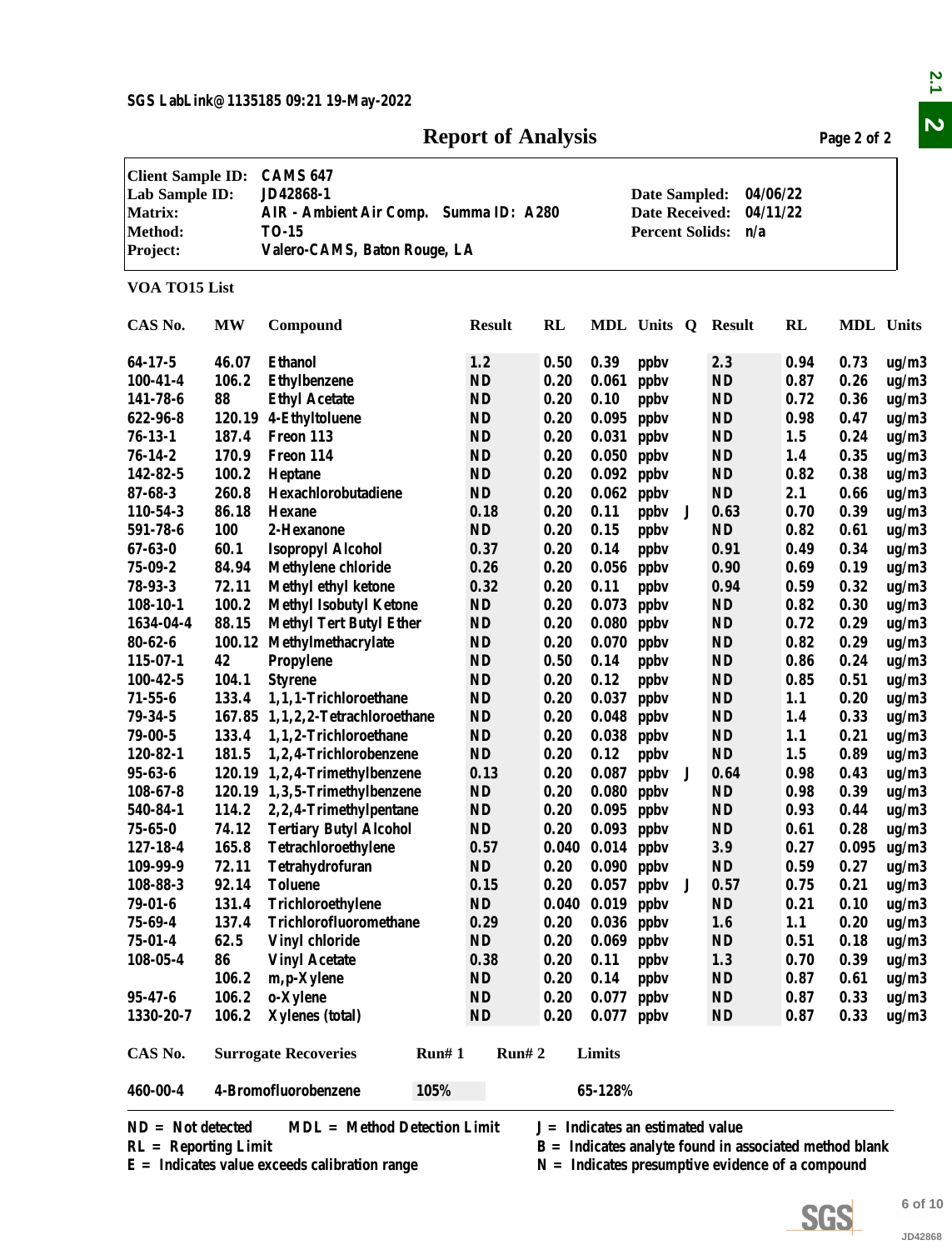<span id="page-6-0"></span>

**Section 3**  $|\boldsymbol{\omega}|$ 

**Misc. Forms**

**Custody Documents and Other Forms**

**Includes the following where applicable:**

- **Chain of Custody**
- **Summa Canister and Flow Controller Log**



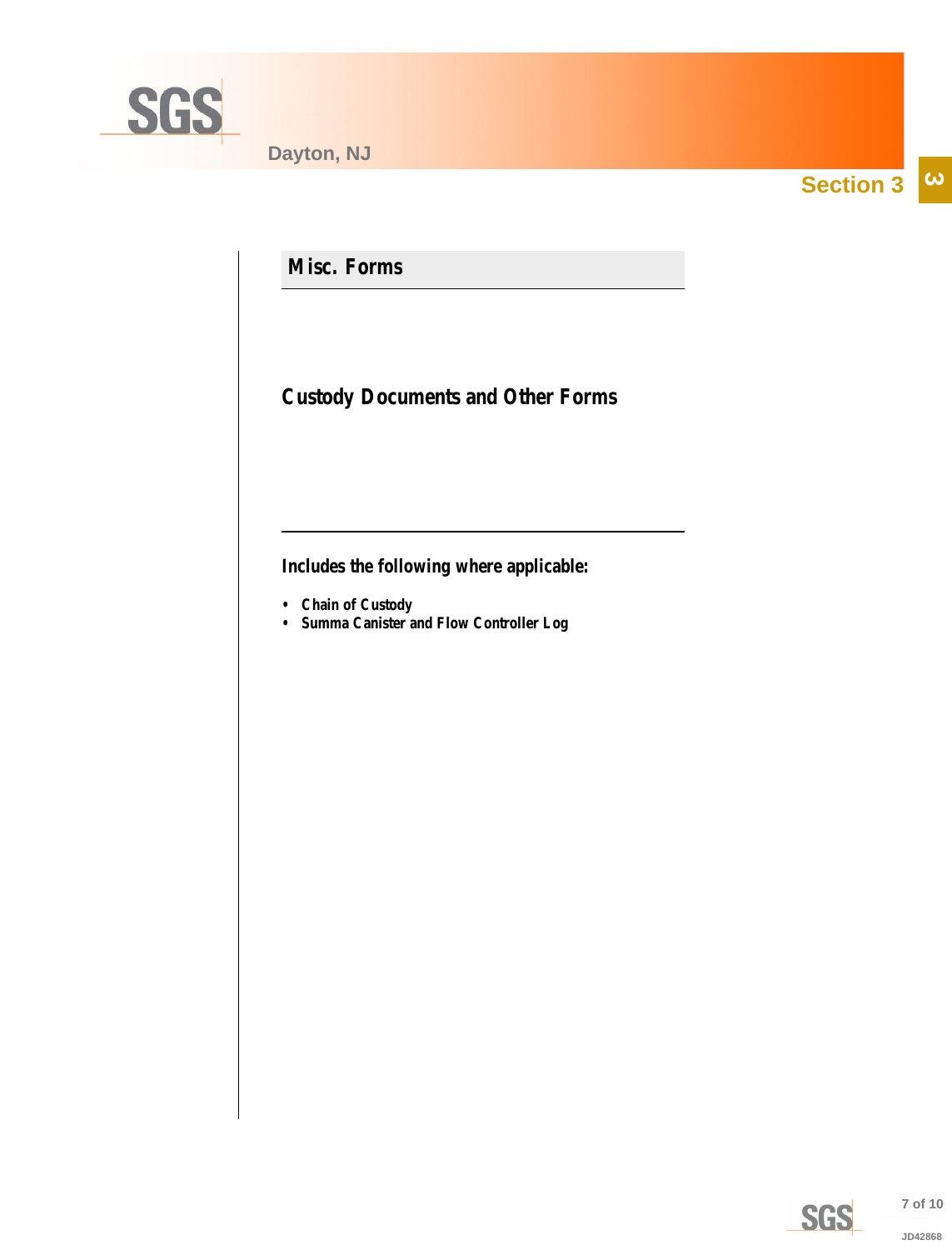<span id="page-7-0"></span>

| <b>SG</b>                                                      |                                                            | AIR                                                                 |            |                                |                     | <b>CHAIN OF CUSTODY - AIR</b>                                                                            |                                                 |                                     |                          |                |                                                             |                                  | <b>PAGE</b>               |                                          | ΟF                 |         |                           |  |
|----------------------------------------------------------------|------------------------------------------------------------|---------------------------------------------------------------------|------------|--------------------------------|---------------------|----------------------------------------------------------------------------------------------------------|-------------------------------------------------|-------------------------------------|--------------------------|----------------|-------------------------------------------------------------|----------------------------------|---------------------------|------------------------------------------|--------------------|---------|---------------------------|--|
|                                                                |                                                            | SGS North America Inc. - Dayton<br>2235 Route 130, Dayton, NJ 08810 |            |                                |                     |                                                                                                          | FEDEXTracking#<br>7765 0118 5485<br>SGS Quote # |                                     |                          | SGS Job #      |                                                             |                                  |                           |                                          |                    |         |                           |  |
|                                                                |                                                            |                                                                     |            |                                |                     | TEL. 732-329-0200 FAX 732-329-3499                                                                       | www.sgs.com/ehsusa                              |                                     |                          |                |                                                             |                                  |                           |                                          | <b>JDUA&amp;68</b> |         |                           |  |
|                                                                | <b>Client / Reporting Information</b>                      |                                                                     |            |                                |                     |                                                                                                          | <b>Project Information</b>                      |                                     |                          |                |                                                             | <b>Weather Parameters</b>        |                           |                                          |                    |         | <b>Requested Analysis</b> |  |
| <sub>companymane</sub><br>Providence Eng                       |                                                            |                                                                     |            |                                | <b>Project Name</b> | alero Retiring                                                                                           |                                                 |                                     |                          |                | Temperature (Fahrenheit)<br>Start:                          |                                  | Maximum:                  |                                          |                    |         |                           |  |
|                                                                |                                                            |                                                                     |            |                                | <b>Street</b>       |                                                                                                          |                                                 |                                     |                          |                | Stop                                                        |                                  | Minimum                   |                                          |                    |         |                           |  |
| $\underbrace{\mathcal{L} \mathcal{A}}_{E\text{-mail}}$<br>City | 70800                                                      |                                                                     |            |                                | City                | prair                                                                                                    |                                                 |                                     | $\overline{\mathscr{A}}$ |                | Atmoshpheric Pressure (inches of Hg)                        |                                  | Maximum:                  |                                          |                    |         |                           |  |
|                                                                | E <sup>small</sup><br>brandonkilpatrike providencerng, com |                                                                     |            |                                |                     |                                                                                                          |                                                 |                                     |                          |                | Start:                                                      |                                  |                           |                                          |                    |         |                           |  |
| 7400                                                           |                                                            |                                                                     |            |                                |                     |                                                                                                          |                                                 |                                     |                          |                | Stop:                                                       |                                  | Minimum                   |                                          |                    |         |                           |  |
| Kennerh                                                        |                                                            |                                                                     |            |                                |                     |                                                                                                          |                                                 |                                     |                          |                | Other weather comment:                                      |                                  |                           |                                          |                    |         |                           |  |
|                                                                |                                                            | Air Type                                                            |            | <b>Sampling Equipment Info</b> |                     |                                                                                                          | <b>Start Sampling Information</b>               |                                     |                          |                |                                                             | <b>Stop Sampling Information</b> |                           |                                          |                    |         |                           |  |
| Lab                                                            | Ind (I)<br>Soil Vap (SV)                                   | Res (R)                                                             | Canister   | <b>Canister Size</b>           | Flow<br>Controller  |                                                                                                          | Time<br>(24hr                                   | Canister<br>Pressure                | Interior<br>Temp         | <b>Sampler</b> |                                                             | Time<br>(24hr                    | Canister<br>Pressure      | Interior<br>Temp                         | Sampler            | x<br>C. |                           |  |
| Sample # Field ID / Point of Collection                        | Amb (A)                                                    | Non-Res (NR) Serial #                                               |            | 6L or 1L                       | Serial #            | Date                                                                                                     | clock)                                          | ("Ha)                               | (F)                      | Init.          | Date                                                        | clock)                           | ("Hg)                     | (F)                                      | Init.              |         |                           |  |
| CLMS 647                                                       |                                                            |                                                                     |            | lo L                           | 637                 | 4-5-12                                                                                                   | 1030                                            | 30                                  | 7.,                      |                | $4 - 6 - 22$ 1030                                           |                                  | ζ<br>تى                   | 74                                       | 'O                 |         | $\zeta$ mn                |  |
|                                                                |                                                            |                                                                     |            |                                |                     |                                                                                                          |                                                 |                                     |                          |                |                                                             |                                  |                           |                                          |                    |         |                           |  |
|                                                                |                                                            |                                                                     |            |                                |                     |                                                                                                          |                                                 |                                     |                          |                |                                                             |                                  |                           |                                          |                    |         |                           |  |
|                                                                |                                                            |                                                                     |            |                                |                     |                                                                                                          |                                                 |                                     |                          |                |                                                             |                                  |                           |                                          |                    |         |                           |  |
|                                                                |                                                            |                                                                     |            |                                |                     |                                                                                                          |                                                 |                                     |                          |                |                                                             |                                  |                           |                                          |                    |         |                           |  |
|                                                                |                                                            |                                                                     |            |                                |                     |                                                                                                          |                                                 |                                     |                          |                |                                                             |                                  |                           |                                          |                    |         |                           |  |
|                                                                |                                                            |                                                                     |            |                                |                     |                                                                                                          |                                                 |                                     |                          |                |                                                             |                                  |                           |                                          |                    |         |                           |  |
|                                                                |                                                            |                                                                     |            |                                |                     |                                                                                                          |                                                 |                                     |                          |                |                                                             |                                  |                           |                                          |                    |         |                           |  |
|                                                                |                                                            |                                                                     |            |                                |                     |                                                                                                          |                                                 |                                     |                          |                |                                                             |                                  |                           |                                          |                    |         |                           |  |
|                                                                |                                                            |                                                                     |            |                                |                     |                                                                                                          |                                                 | <b>Data Deliverable Information</b> |                          |                |                                                             |                                  | <b>Comments / Remarks</b> |                                          |                    |         |                           |  |
| <b>Turnaround Time (Business days)</b><br>15 Business Days     |                                                            |                                                                     |            |                                |                     | All NJDEP TO-15 is mandatory Full T1                                                                     |                                                 |                                     |                          |                |                                                             |                                  |                           |                                          |                    |         |                           |  |
| 10 Business Days                                               | Approved By:                                               |                                                                     |            |                                |                     | Comm A                                                                                                   |                                                 |                                     |                          |                |                                                             |                                  |                           |                                          |                    |         |                           |  |
| 5 Business Days<br>3 Business Days                             |                                                            |                                                                     |            |                                |                     | Comm B<br>Reduced T2                                                                                     |                                                 |                                     |                          |                |                                                             |                                  |                           |                                          |                    |         |                           |  |
| 2 Business Days                                                | Date:                                                      |                                                                     |            |                                |                     | Full T1                                                                                                  |                                                 |                                     |                          |                |                                                             |                                  |                           |                                          |                    |         |                           |  |
| 1 Business Day<br>Other                                        |                                                            | * Approval needed for 1-3 Business Day TAT                          |            |                                |                     | Other:<br><b>DKQP</b> reporting                                                                          |                                                 |                                     |                          |                | Sample inventory is verified upon receipt in the Laboratory |                                  |                           |                                          |                    |         |                           |  |
|                                                                |                                                            |                                                                     |            |                                |                     | Sample Custody must be documented below each time samples change possession, including courier delivery. |                                                 |                                     |                          |                | Date / Time:                                                |                                  | Received By:              |                                          |                    |         |                           |  |
| Date /<br>Ē                                                    |                                                            |                                                                     |            |                                |                     |                                                                                                          |                                                 |                                     |                          |                | $\overline{\phantom{a}}$                                    | 1330                             | 12                        |                                          | $\epsilon$         |         |                           |  |
| $\frac{1}{2}$                                                  | .0700                                                      |                                                                     | Received B |                                |                     |                                                                                                          | naulshed By:                                    |                                     |                          |                | Date / Time:                                                |                                  | Received By:<br>l4.       |                                          |                    |         |                           |  |
| Relinquished by:                                               |                                                            |                                                                     | Received E |                                |                     |                                                                                                          | <b>Custody Seal #</b>                           |                                     |                          |                |                                                             |                                  |                           |                                          |                    |         |                           |  |
| l5                                                             |                                                            |                                                                     | 5          |                                |                     |                                                                                                          |                                                 |                                     |                          |                |                                                             |                                  |                           | the live are com/en/terms-and-conditions |                    |         |                           |  |

EHSA-QAC-0022-01-FORM-Dayton-Air COC<br>Rev.date:1/15/2021

JD42868: Chain of Custody Page 1 of 2



8 of 10

JD42868

3.1 3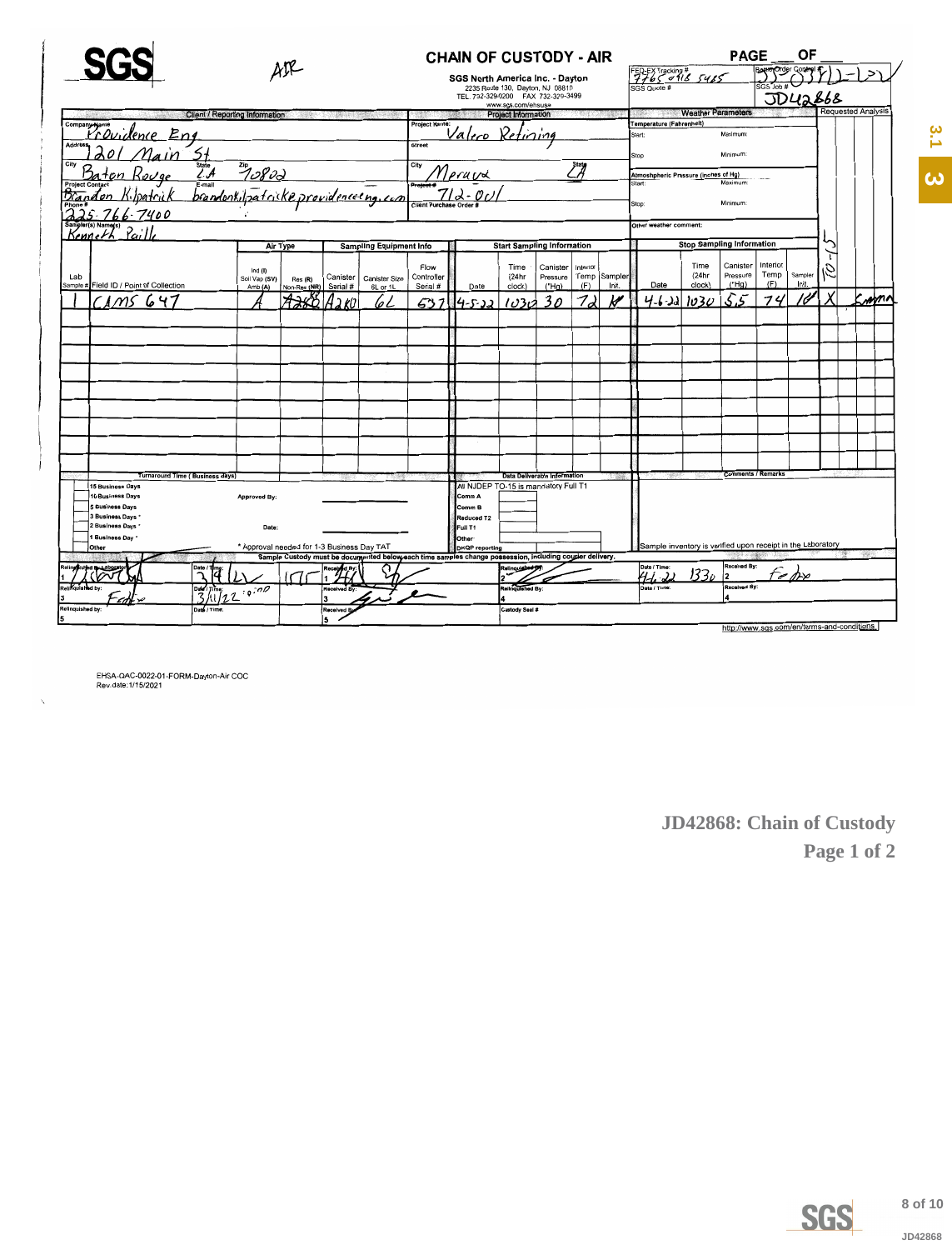#### **SGS Sample Receipt Summary**

| Airbill #'s:<br><b>Delivery Method:</b><br>4/11/2022 10:00:00 AM<br>Cooler Temps (Corrected) °C:<br><b>Sample Integrity - Documentation</b><br>Y or N<br>Y or N<br>Y or N<br>3. COC Present:<br>$\overline{\mathbf{v}}$<br>$\Box$<br>☑<br>1. Custody Seals Present:<br>☑<br>1. Sample labels present on bottles:<br>4. Smpl Dates/Time OK<br>☑<br>☑<br>$\Box$<br>$\Box$<br>П<br>2. Custody Seals Intact:<br>☑<br>2. Container labeling complete:<br>$\Box$<br>3. Sample container label / COC agree:<br>☑<br>Y or N<br>1. Temp criteria achieved:<br>Y.<br>or $N$<br>□<br><b>Sample Integrity - Condition</b><br>2. Cooler temp verification:<br>N/A<br>$\sqcup$<br>☑<br>1. Sample recvd within HT:<br>3. Cooler media:<br>N/A<br>$\Box$<br>2. All containers accounted for:<br>$\overline{\mathbf{v}}$<br>N/A<br>4. No. Coolers:<br>3. Condition of sample:<br>Intact<br>Y<br><b>Quality Control Preservation</b><br>N/A<br>or N<br><b>Sample Integrity - Instructions</b><br>or N<br>N/A<br>1. Trip Blank present / cooler:<br>☑<br>□<br>$\Box$<br>1. Analysis requested is clear:<br>⊽<br>$\overline{\mathbf{v}}$<br>□<br>2. Trip Blank listed on COC:<br>☑<br>2. Bottles received for unspecified tests<br>$\Box$<br>3. Samples preserved properly:<br>☑<br>$\Box$<br>3. Sufficient volume recvd for analysis:<br>☑<br>П<br>$\overline{\mathbf{v}}$<br>$\Box$<br>☑<br>П<br>4. VOCs headspace free:<br>4. Compositing instructions clear:<br>$\overline{\mathbf{v}}$<br>⊔<br>5. Filtering instructions clear:<br>П<br>pH 1-12:<br>Other: (Specify)<br>Test Strip Lot #s:<br>231619<br>pH 12+:<br>203117A<br><u> 1989 - Jan Barbara Barat, prima prima prima prima prima prima prima prima prima prima prima prima prima prim</u> | Job Number: JD42868<br><b>Client: PROVIDENCE ENG</b> | Project: PROVIDENCE - CAMS |  |
|-------------------------------------------------------------------------------------------------------------------------------------------------------------------------------------------------------------------------------------------------------------------------------------------------------------------------------------------------------------------------------------------------------------------------------------------------------------------------------------------------------------------------------------------------------------------------------------------------------------------------------------------------------------------------------------------------------------------------------------------------------------------------------------------------------------------------------------------------------------------------------------------------------------------------------------------------------------------------------------------------------------------------------------------------------------------------------------------------------------------------------------------------------------------------------------------------------------------------------------------------------------------------------------------------------------------------------------------------------------------------------------------------------------------------------------------------------------------------------------------------------------------------------------------------------------------------------------------------------------------------------------------------------------------------------------------------------------------------------------|------------------------------------------------------|----------------------------|--|
|                                                                                                                                                                                                                                                                                                                                                                                                                                                                                                                                                                                                                                                                                                                                                                                                                                                                                                                                                                                                                                                                                                                                                                                                                                                                                                                                                                                                                                                                                                                                                                                                                                                                                                                                     | Date / Time Received:                                |                            |  |
|                                                                                                                                                                                                                                                                                                                                                                                                                                                                                                                                                                                                                                                                                                                                                                                                                                                                                                                                                                                                                                                                                                                                                                                                                                                                                                                                                                                                                                                                                                                                                                                                                                                                                                                                     | Cooler Temps (Raw Measured) °C:                      |                            |  |
|                                                                                                                                                                                                                                                                                                                                                                                                                                                                                                                                                                                                                                                                                                                                                                                                                                                                                                                                                                                                                                                                                                                                                                                                                                                                                                                                                                                                                                                                                                                                                                                                                                                                                                                                     |                                                      |                            |  |
|                                                                                                                                                                                                                                                                                                                                                                                                                                                                                                                                                                                                                                                                                                                                                                                                                                                                                                                                                                                                                                                                                                                                                                                                                                                                                                                                                                                                                                                                                                                                                                                                                                                                                                                                     | <b>Cooler Security</b><br><b>Cooler Temperature</b>  |                            |  |
|                                                                                                                                                                                                                                                                                                                                                                                                                                                                                                                                                                                                                                                                                                                                                                                                                                                                                                                                                                                                                                                                                                                                                                                                                                                                                                                                                                                                                                                                                                                                                                                                                                                                                                                                     |                                                      |                            |  |
|                                                                                                                                                                                                                                                                                                                                                                                                                                                                                                                                                                                                                                                                                                                                                                                                                                                                                                                                                                                                                                                                                                                                                                                                                                                                                                                                                                                                                                                                                                                                                                                                                                                                                                                                     |                                                      |                            |  |
|                                                                                                                                                                                                                                                                                                                                                                                                                                                                                                                                                                                                                                                                                                                                                                                                                                                                                                                                                                                                                                                                                                                                                                                                                                                                                                                                                                                                                                                                                                                                                                                                                                                                                                                                     |                                                      |                            |  |

Comments

SM089-03 Rev. Date 12/7/17

**JD42868: Chain of Custody Page 2 of 2**



**4.[3](#page-1-0)**<br>**3** of 10<br>JD42868 JD42868